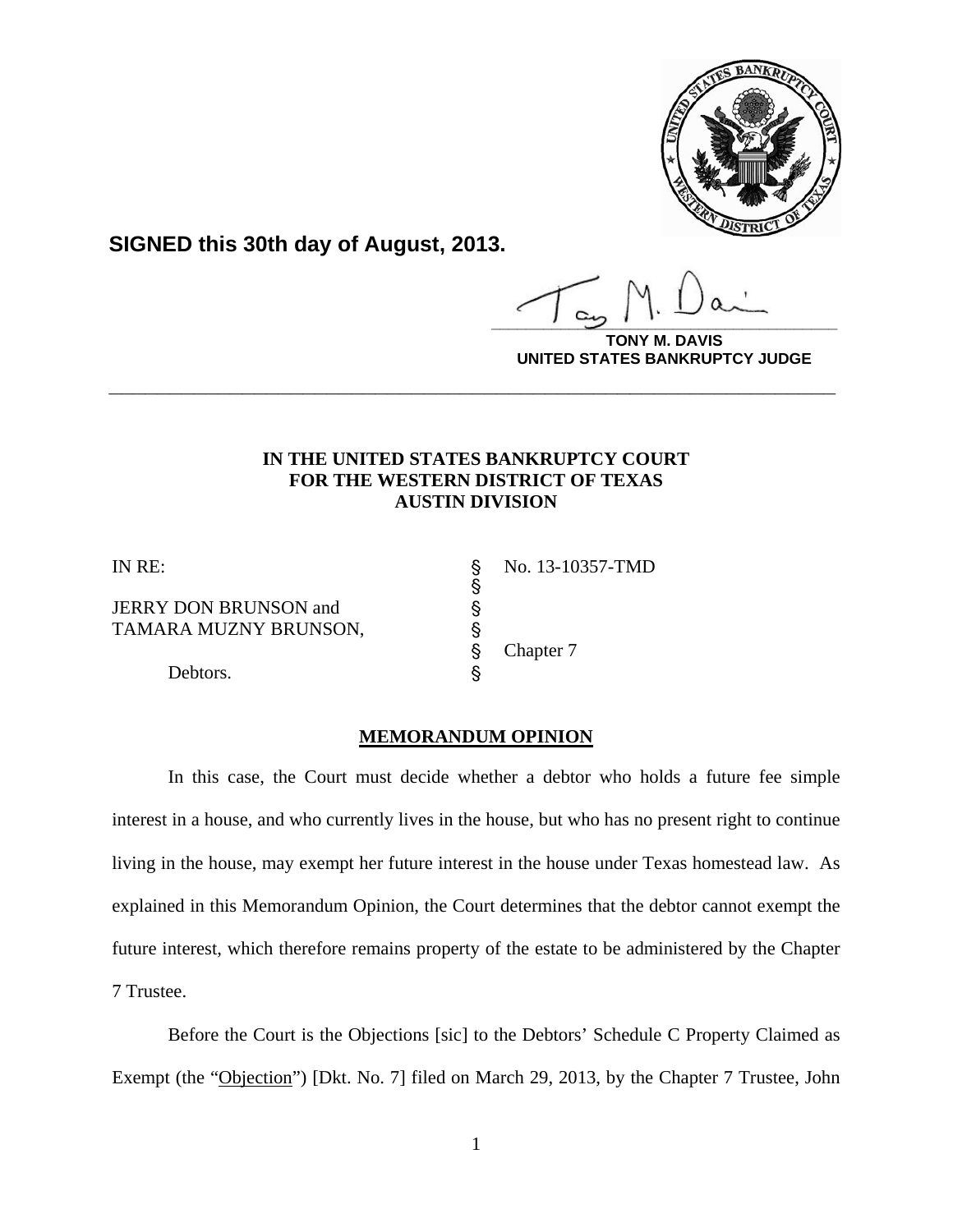Patrick Lowe (the "Trustee"), in the above-captioned case. The Court has considered the Debtors' Response to Trustee's Objections to the Debtors' Schedule C Property Claimed as Exempt (the "Response") [Dkt. No. 21], the Brief Supporting the Trustee's Objections to the Debtors' Schedule C Property Claimed as Exempt [Dkt. No. 30], the Supplement to the Brief Supporting the Trustee's Objections to the Debtors' Schedule C Property Claimed as Exempt [Dkt. No. 32], the presentations made at a hearing on this matter held on June 4, 2013 (the "Hearing"), all other evidence in the record, and the relevant case law. The Court has jurisdiction over this matter pursuant to 28 U.S.C. § 1334. This is a core proceeding under 28 U.S.C. § 157(b)(2).

### **I. FACTUAL BACKGROUND**

The parties are not in dispute as to the relevant facts. Jerry Don Brunson and Tamara Muzny Brunson (the "Debtors"), who are married, filed a joint petition for relief (the "Petition") [Dkt. No. 1], under chapter 7 of title 11 of the United States Code (the "Code"), on February 28, 2013. On Schedule C attached to the Petition, the Debtors claimed a Texas homestead exemption on their current residence, which is at 6704 Kings Point West, Austin, Texas, 78723 (the "Kings Point Home"). Although they noted that their interest in the property is subject to the life estate of Ms. Brunson's father, Elton Johnny Muzny, the Debtors cited the Central Appraisal District valuation of the Kings Point Home at \$158,570, and entered that full value as the "Value of Claimed Exemption." Schedule C.

Ms. Brunson received her interest in the Kings Point Home via a gift deed from Mr. Muzny dated April 1, 2009, which was recorded in Travis County, Texas, on November 25, 2009. *See* Objection at 1-2. In relevant part, the gift deed granted the Kings Point Home to Ms. Brunson but reserved "the full possession, benefit and use of" the home for Mr. Muzny "as a life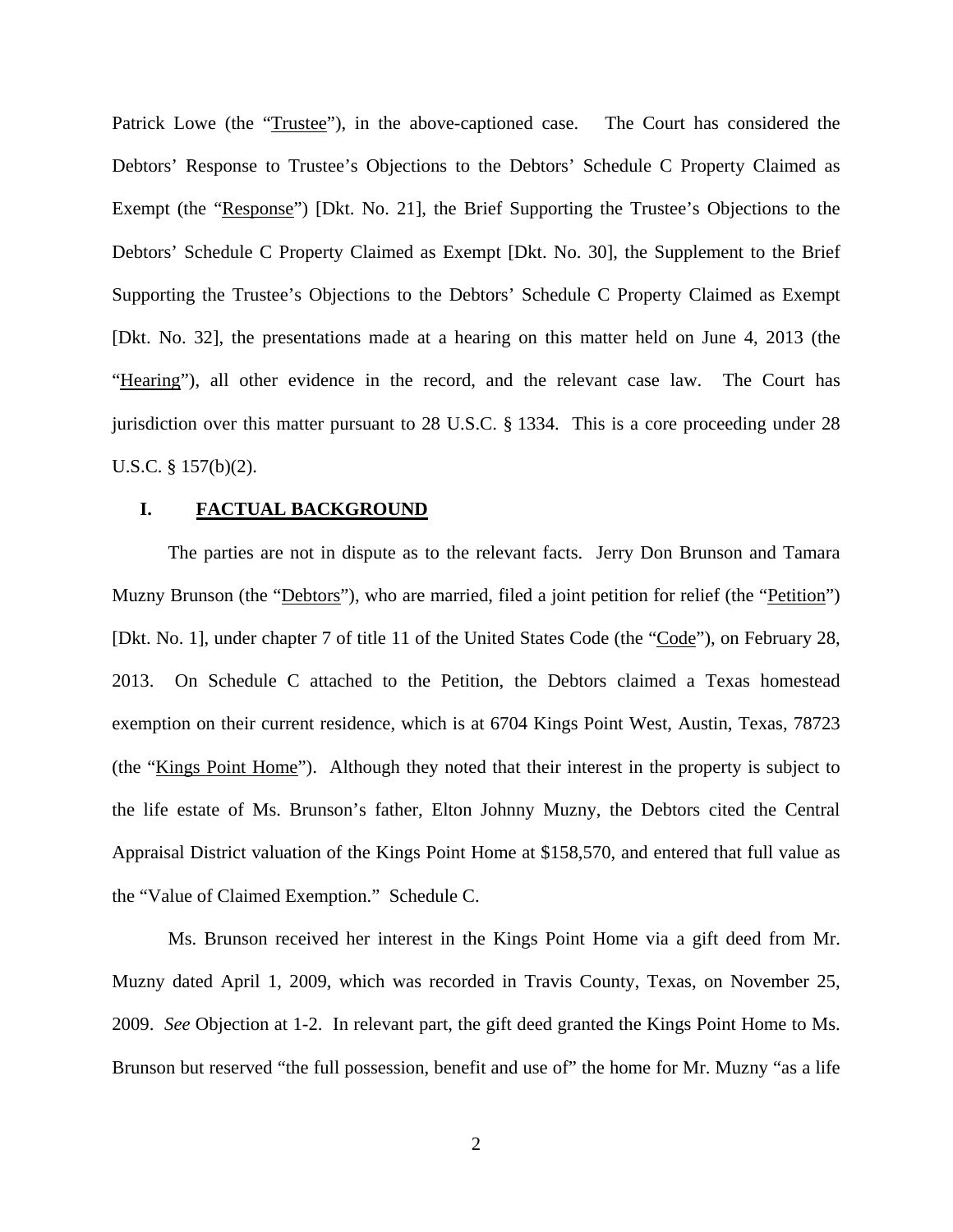estate," "for the remainder" of his life. *See* Response ¶ 3.

The Debtors explain that Mr. Muzny is "in his 90's and in ill health," and that the Debtors have been permitted to co-habitate with Mr. Muzny in the Kings Point Home since the fall of 2009 pursuant to an "agreement," to the effect that Mr. Muzny "would convey the [Kings Point Home] to [Ms. Brunson] in exchange for caring for him until he passes away." Response ¶ 3. The agreement is "verbal only and not reduced to writing." *Id*. The Debtors do not pay rent. Response ¶¶ 6-7.

The Debtors have not presented evidence that Mr. Muzny is currently unable to live alone, nor given any other detail to the caretaking relationship. In her bankruptcy filings, Ms. Brunson represented that she "has access to her aged father's bank account because she pays his bills," but that is the only concrete indication of her involvement in his care. Schedule B. In addition, the Debtors have conceded that Mr. Muzny could, if he wished, expel them from the Kings Point Home at any time.

The Trustee objects to the exemption asserted by the Debtors in the Kings Point Home, arguing that Ms. Brunson's future interest in the Kings Point Home cannot be exempted and should remain property of the estate, subject to the administration of the Trustee for the benefit of the creditors of the estate.

The Debtors disagree. They claim that pursuant to their arrangement with Mr. Muzny, they have a present possessory interest in the property, and because that interest will be followed, upon Mr. Muzny's eventual passing, by their taking a fee simple interest in the Kings Point Home, their present and future interests merge for purposes of the homestead exemption.

Both in their briefs and at the hearing on this issue, the Debtors and Trustee have laid out their legal positions concerning this dispute. The matter is now ripe for decision.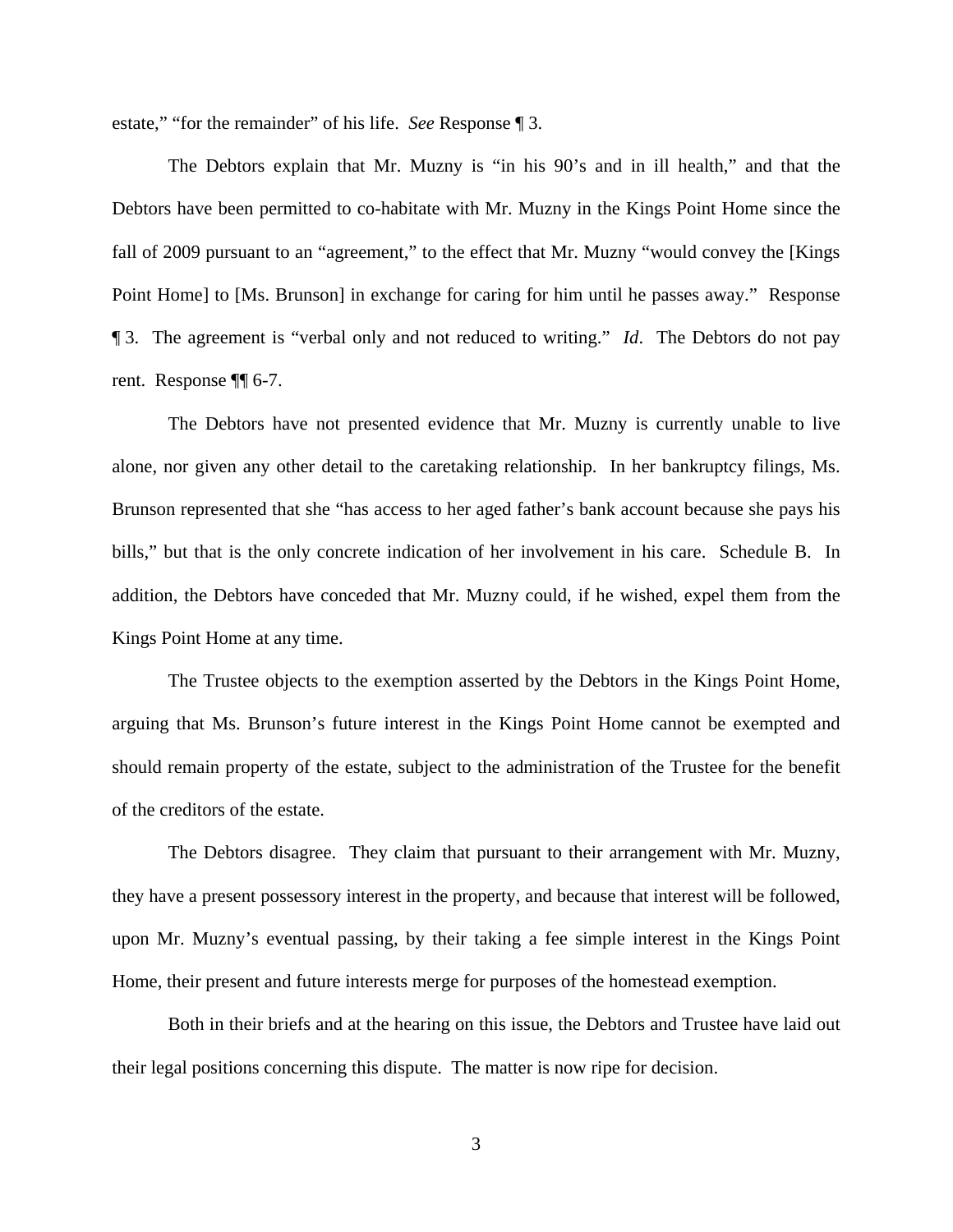#### **II. LEGAL ANALYSIS**

The Debtors have opted to claim Texas state exemptions, as allowed by 11 U.S.C. §  $522(b)(3)$ . Texas law defines an urban homestead as "not more than 10 acres of land . . . together with any improvements thereon," provided that such land and improvements must be "used for the purpose of an urban home." TEX. PROP. CODE § 41.002(a). Subject to certain exceptions not applicable here, a homestead is "exempt from seizure for the claims of creditors." TEX. PROP. CODE § 41.001(a). "Homesteads are favorites of the law, and are liberally construed by Texas courts." *Perry v. Dearing (In re Perry)*, 345 F.3d 303, 316 (5th Cir. 2003).

The issue is whether Texas homestead law permits the Debtors to exempt their future interest in the Kings Point Home.

#### **A. Texas Does Not Usually Exempt Future Interests**

Ordinarily, future interests receive no protection under homestead law. "[H]omestead protection . . . can arise only in the person or family who has a present possessory interest in the subject property." *Laster v. First Huntsville Props.*, 826 S.W.2d 125, 130 (Tex. 1991). "[O]ne who holds only a future interest in property with no present right to possession is not entitled to homestead protection in that property." *Id*. "[I]n general, one cannot have a homestead interest in a reversionary interest because it is not a possessory interest." *In re Eskew*, 233 B.R. 708, 710 (Bankr. W.D. Tex. 1998).

## **B. Present Possessory Interests—Even When Less Than Fee Simple—Are Exempt, To a Limited Degree**

A present tenancy at will is sufficient to support a limited homestead claim under Texas law. "Under Texas law a homestead claimant need not hold the property in fee simple in order to invoke the exemption." *Resolution Trust Corp. v. Olivarez*, 29 F.3d 201, 205 (5th Cir. 1994). The law does not require a fee simple interest, nor even a written lease, only that a property be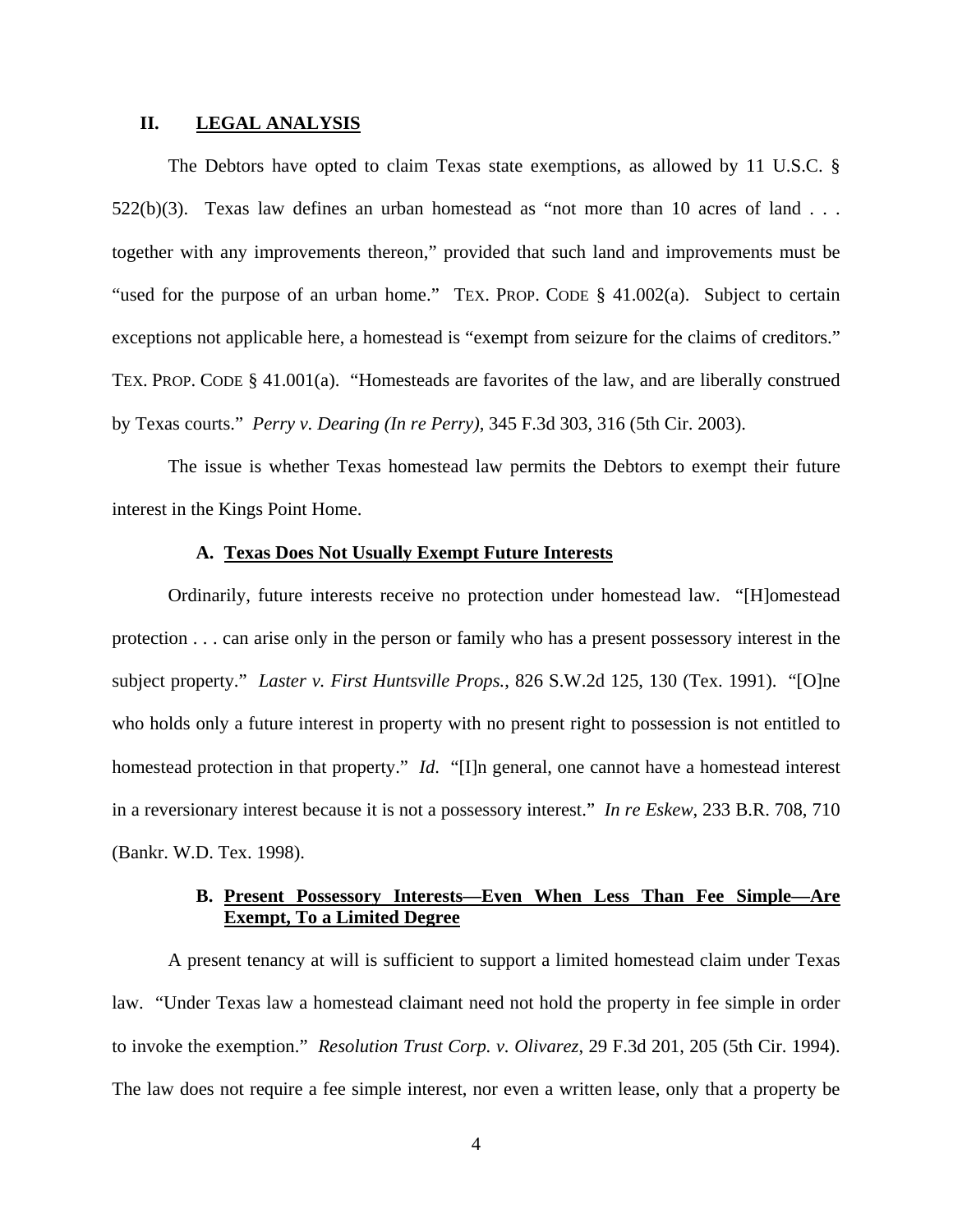"used for the purpose" of a home. *Perry*, 345 F.3d at 310 (quoting TEX. PROP. CODE  $§$  41.002(b)).

But tenants can never exempt more than they have—"one's homestead right in property can never rise any higher than the right, title, or interest that he owns." *Resolution Trust*, 29 F.3d at 205 (quoting *Sayers v. Pyland*, 161 S.W.2d 769, 773 (Tex. 1942)). In practice, this means that the homestead interest of a tenant at will provides little protection. *Resolution Trust*, 29 F.3d at 205-07; *cf*. *Cleveland v. Milner*, 170 S.W. 2d 472, 475 (Tex. 1943) (suggesting that a tenant might have homestead rights to assert against his own creditors, but holding that his rights would not be effective against the owner of the property or the creditors of the owner).

In fact, as the Fifth Circuit noted in *Resolution Trust*, there are some Texas cases that conclude that without title, there is no homestead interest at all. 29 F.3d at 206 n. 6 (collecting cases). While the opinions in a number of the older Texas cases are rather terse, a review of the facts recited in those cases suggests that, instead of representing a real split of authority, the "if no title, then no homestead" strain of Texas case law can be read as reflecting the reality that the homestead exemption of a tenant at will is at best insubstantial. In each case, any homestead right that the tenants might have held was ineffective to provide the protection sought. *See Williams v. Corpus Christi Bank & Trust Co.*, 104 S.W.2d 56, 56-57 (Tex. Civ. App.—San Antonio 1937) (once husband and wife granted title of homestead land to others, despite the fact that they maintained their occupancy on the land "at the sufferance of the grantees," "it ceased to be their homestead," which meant husband could thereafter grant security interests in it without consent of wife); *infra*, Section II.D.

### **C. Licensees, Unlike Tenants, Do Not Have a Homestead Interest**

Texas law distinguishes between the rights of tenants and the rights of mere occupants or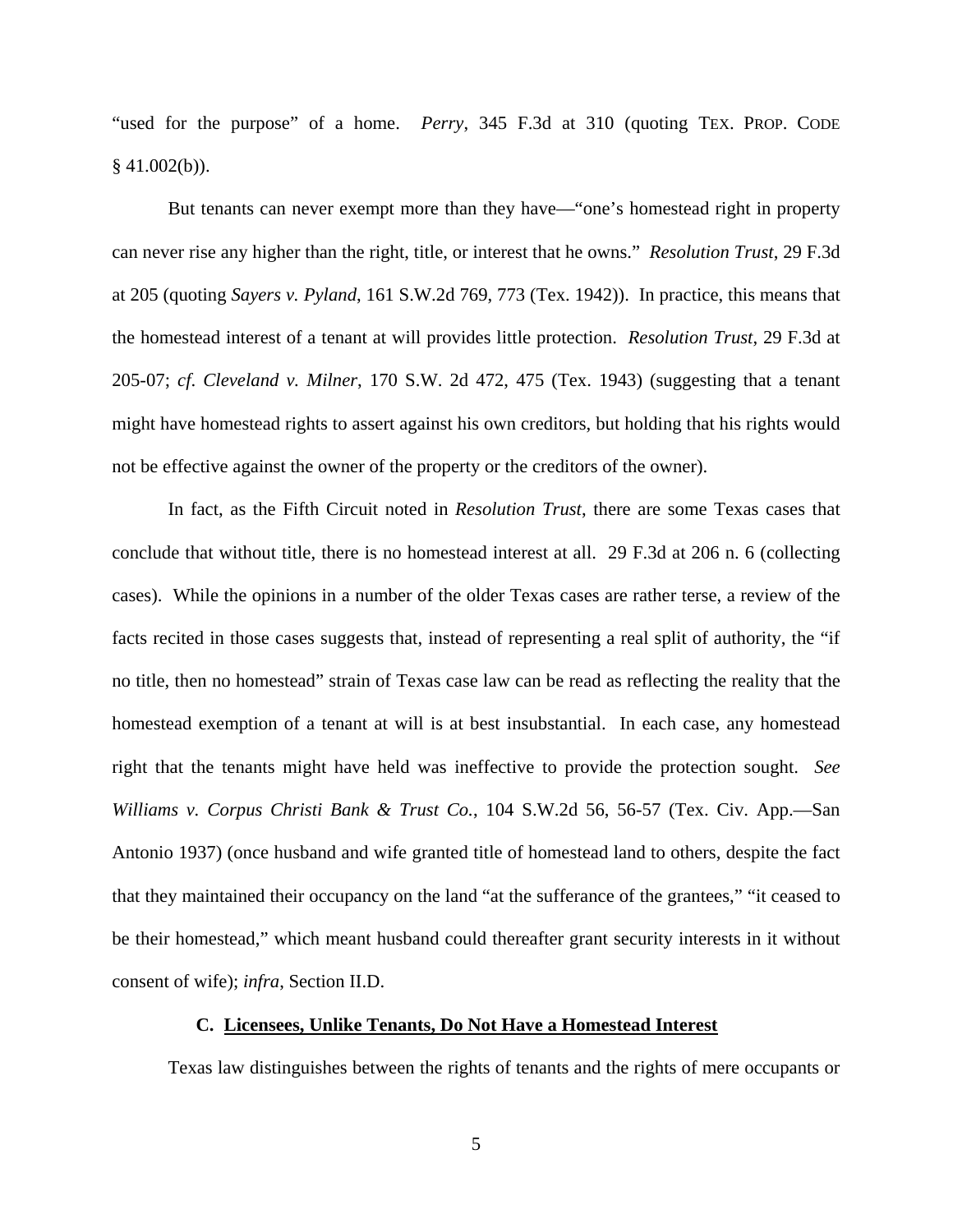licensees, such as hotel guests. "One in lawful possession of premises by permission of the owner or landlord and for no fixed term is a tenant at will." *ICM Mortg. Corp. v. Jacob*, 902 S.W.2d 527, 530 (Tex. App.—El Paso 1994, writ denied).<sup>1</sup> Crucially, to be a tenant, one has to have exclusive right of possession in a property. "To create the relation [ship] of landlord and tenant, no particular words are necessary, but it is indispensable that it should appear to have been the intention of one party to *dispossess himself* of the premises and of the other [party] to occupy them." *B. & B. Vending Co. v. Ducharme*, 349 S.W.2d 630, 633 (Tex. Civ. App.— Dallas 1961, writ ref'd n.r.e.) (quoting *Brown v. Johnson*, 12 S.W.2d 543, 545 (Tex. 1929) (emphasis added)); *see also Tossow v. State*, No. 03-02-308, 2003 WL 738331, at \*2 (Tex. Civ. App.—Austin March 6, 2003, no pet.) ("Tenancy implies a right of possession in the tenant exclusive even of the landlord. The *right of exclusive possession* is one of the *essential* elements of tenancy." (emphasis added) (internal citations omitted)); *Brooks v. Blue Ridge Ins. Co.*, 677 S.W.2d 646, 649, 652 (Tex. App.—Amarillo 1984, writ ref'd n.r.e.) (describing "exclusive possession of the property" as "one of the constituting and essential elements of tenancy" (internal quotation and punctuation marks omitted)).

By contrast to tenants, licensees are entitled to few rights in a property, and the Court has not located any cases in which licensees have claimed a homestead exemption in the premises they are occupying. *See, e.g. Patel v. Northfield Ins. Co.*, 940 F. Supp. 995, 1002 (N.D. Tex. 1996) (internal citations omitted) (contrasting "mere licensees" such as "hotel guests" with "tenants"); *Mallam v. Trans-Texas Airways*, 227 S.W.2d 344, 346 (Tex. Civ. App.—El Paso

<sup>&</sup>lt;sup>1</sup> Because they live with Mr. Muzny lawfully and by his consent, if the Brunsons are tenants, they are tenants at will, not tenants at sufferance. "A tenancy at sufferance is a lesser possessory estate. A tenant at sufferance is merely an occupant in naked possession of property. A tenant at sufferance is one who wrongfully continues in possession of property after his right to possession has ceased and does not assert a claim to superior title." *Id*. (internal citations omitted).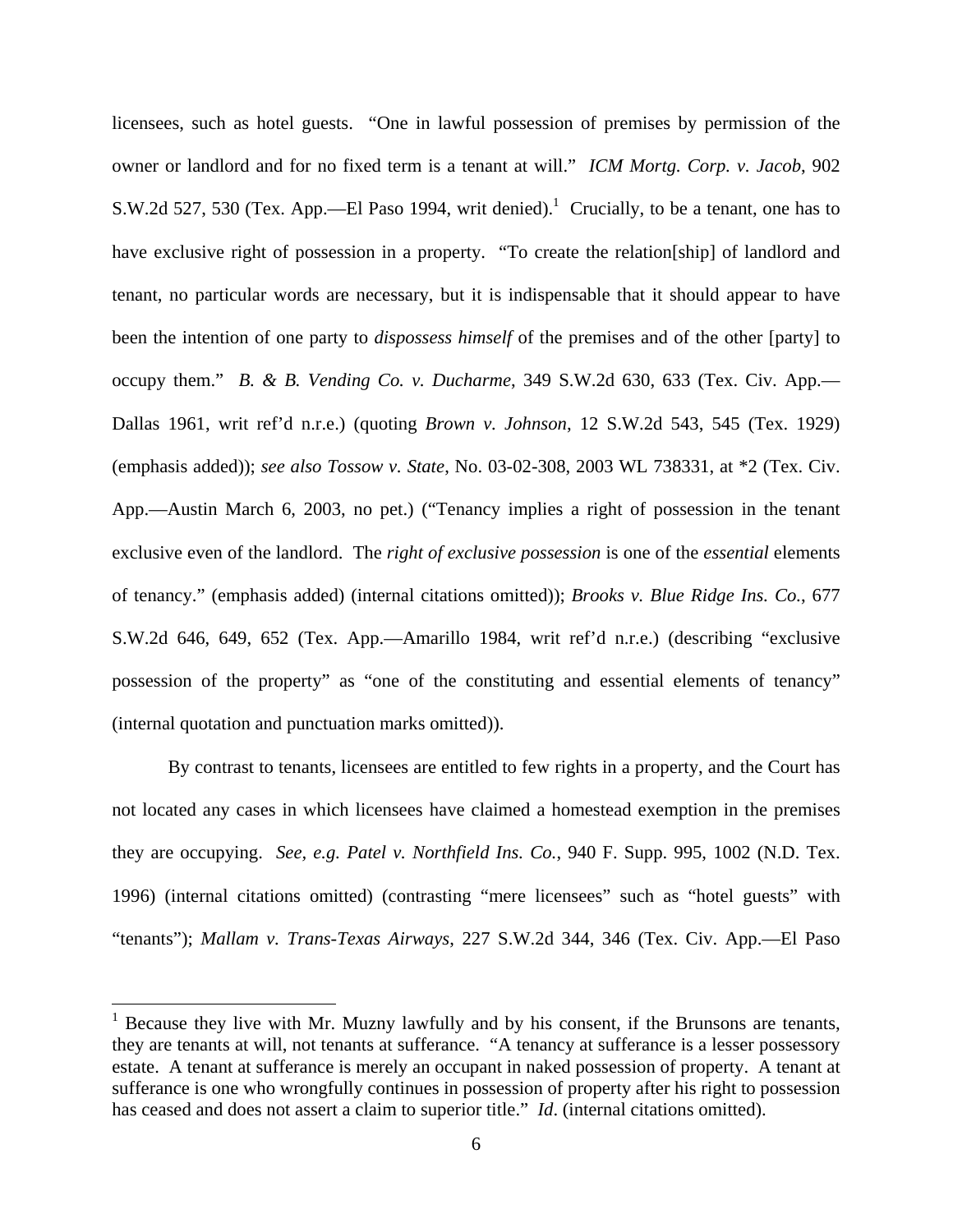1949, no writ) (holding that a hotel guest has only "right of use" and no exclusive, possessory estate in the property, by contrast to a tenancy); *McBride v. Hosey* , 197 S.W.2d 372, 374-75 (Tex. Civ. App.—El Paso 1946, writ ref'd n.r.e.) (eviction is not required to eject hotel guest, merely "reasonable notice"). Tenants have an exclusive right of possession that gives them limited homestead rights; licensees and lodgers have no such exclusive right to possession and, correspondingly, no homestead rights.

#### **D. Present Possessory Interests May Sometimes Protect Future Interests**

In many ways, the Brunsons' case turns on dicta of the Texas Supreme Court, conveyed in a footnote in the *Laster* case, to the effect that a present possessory interest might merge with a future interest to provide protection continuously back to the time of original occupancy: "[I]f a remainderman has a present right to possession in property sufficient to impress it with his homestead interest, and the property is not subject to the preexisting homestead interest of another, the property will be impressed with the homestead character when he receives it in fee simple, and its protection will date back to the time he began occupying it as his homestead." 826 S.W.2d at 130 n. 2. There are several important points to note about this dicta. First, the Laster court clearly states that any merger of present and future interests can only succeed if the alleged homestead "is not subject to the preexisting homestead interest another." *Id*. Second, the *Laster* court cites only one case in support of its dicta, *W.R. Thompson & Sons Lumber Co. v. Clifton*, in which a court held that when tenants in common hold undivided interests in a homestead and then partition it, retaining all the while its use as a homestead, they do not by the mere fact of partition sacrifice the homestead interests they held while it was undivided. 124 S.W. 2d 106, 107-08 (Tex. 1939). Because the homestead claimants actually *owned* an interest in the land both in the present (undivided) and future (after partition), *W.R. Thompson* is hardly a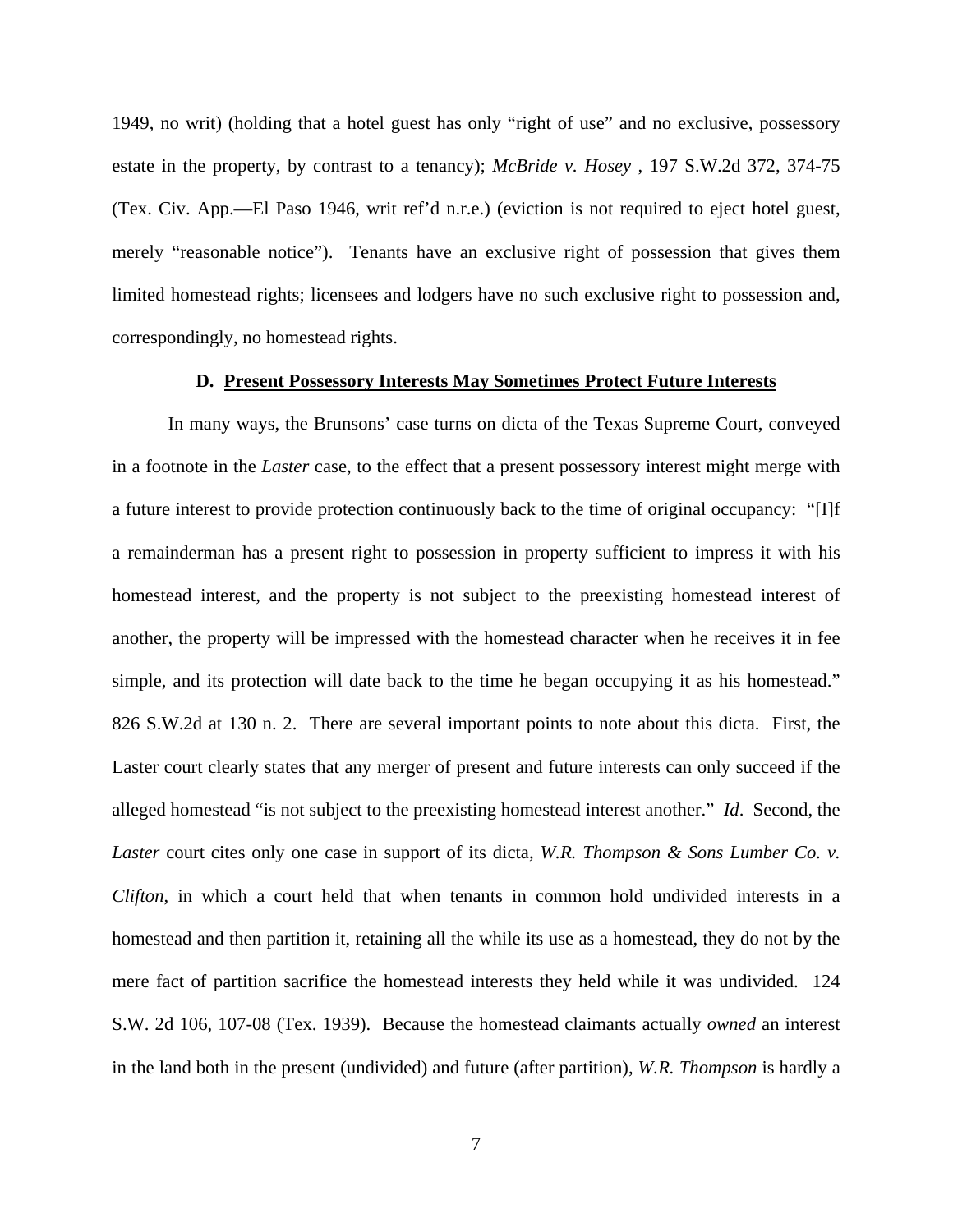radical declaration of the rights of future interest holders. The *Laster* dicta that relies on *W.R. Thompson* should be read with the facts of *W.R. Thompson* in mind.

In practice, the extension of a present right to protect a future one has rarely been approved. In a number of Texas cases, including several cited favorably in the text of the *Laster*  opinion, a remainder-holding relative was *not* able to exempt the future interest as long as it remained a remainder interest, i.e., before the death of the life estate holder—even when the holder of the remainder interest dwelled on the property. Such was the case in *Hampton v. Gilliland*, in which a Texas court found that a son, who held a remainder interest, living at the family homestead with his mother, who had a life estate, would take no homestead interest himself in the homestead until his remainder interest became a present interest, which as it happens was after his death (in other words, he predeceased his mother, the holder of the life estate). 56 S.W. 572, 573-74 (Tex. Civ. App. 1900). The court placed weight on the fact that his mother, "by reason of her right as life tenant, could have ousted [him] at any time," because his occupancy was "dependent entirely on her consent." *Id*. at 573-74. The son was, in other words, merely a tenant whose "right of occupancy and possession did not accrue during his lifetime." *Id.* at 573. The court denied the homestead claim because "[t]he homestead right cannot be based on so precarious a tenure, and must await a right to which it can attach in some substantial and permanent way." *Id*. The mere fact that he had a remainder interest that would arise after the death of the holder of the life estate was of no moment, in light of the insubstantiality of the present estate by which he lived on the property through his lifetime. *Id*.

Obviously, *Hampton* is very instructive, and despite the fact that *Hampton* is 113 years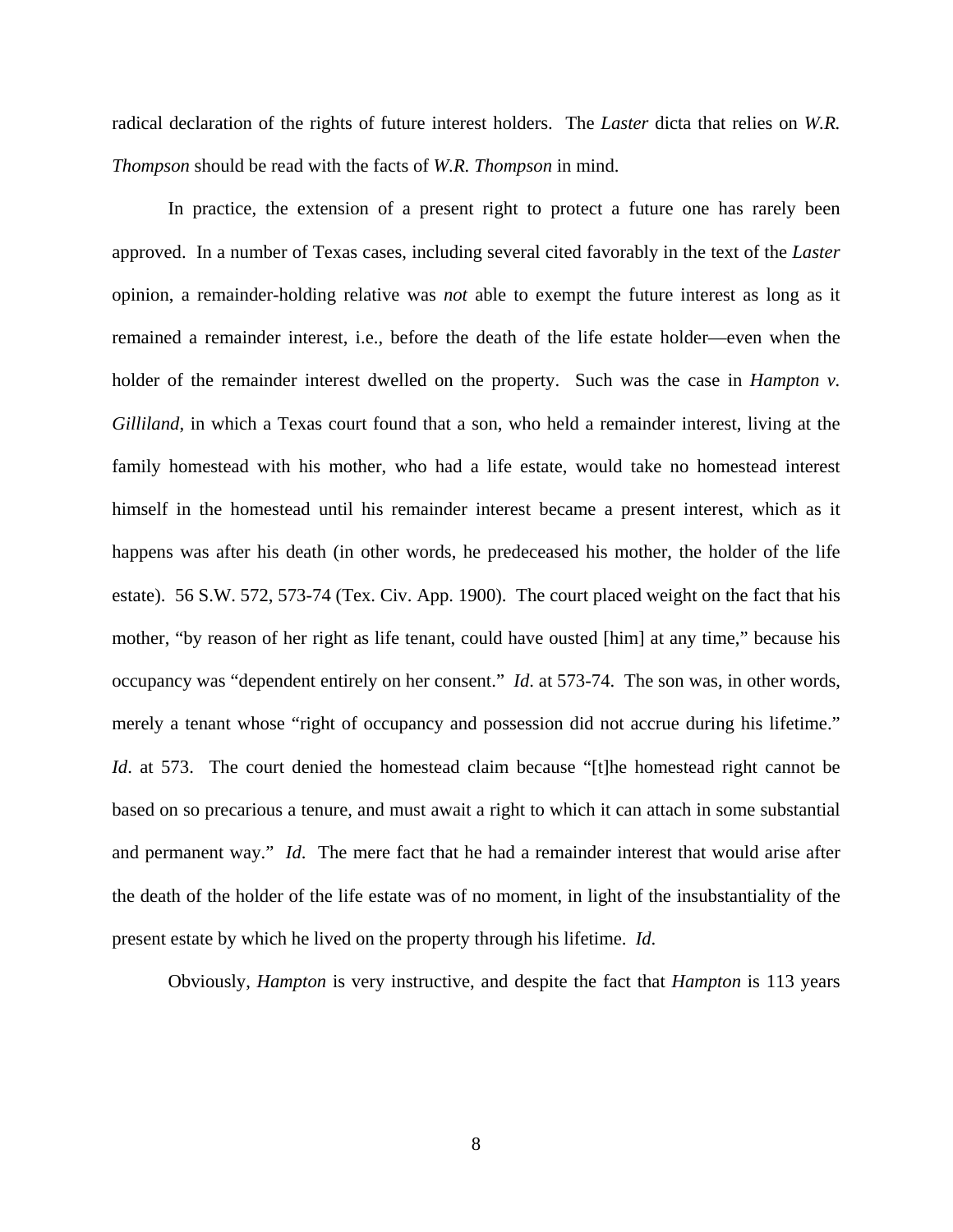old, there appears to be no precedent contrary to it.<sup>2</sup> To the contrary, Texas courts have adhered to its holding. For instance, in *Rettig v. West End Realty Co.*, the court held that a son could convey away his interest in land that he lived upon with his father, upon which his father continuously lived (as his homestead) throughout his life. 241 S.W. 614 (Tex. Comm'n App. 1923, judgm't adopted). Despite the fact that the father allowed the son to build a separate house on the land, in which he and his wife lived, and despite the fact that the son actually *owned* an undivided interest in part of the land, because the father "during his lifetime never relinquished his use and control for his own homestead purposes of any specific or definite portion of his [land], but at all times retained and asserts such right to the whole of it, merely permitting his son . . . to live in a house he built thereon . . . [the son] never in fact acquired a homestead interest in the land while his father lived." *Id*. at 616. The same result was reached in *Turner v. Miller*, another case in which a holder of a remainder interest lived on the property with the holder of the life estate and sought protection of the remainder interest as a homestead. 255 S.W. 237 (Tex. Civ. App.—Amarillo 1923, no writ). The court refused to recognize the remainder holder's homestead interest in the remainder, observing: "The fact that the remainderman may be in possession, by virtue of some other right, with the owner of the life estate, does not strengthen his right to claim the remainder interest as exempt." 255 S.W. at 238; *see also Loessin v. Washington*, 57 S.W. 990, 991 (Tex. Civ. App. 1900, writ denied) ("[The life estate holder's] right . . . to [the homestead's] use, is exclusive and absolutely inconsistent with the homestead

1

<sup>2</sup> *Capitol Aggregates, Inc. v. Walker*, 448 S.W.2d 830, 835-36 (Tex. Civ. App.—Austin 1969, writ ref'd n.r.e.), which dealt with whether mobile home owners can claim a homestead interest in their home despite the land underneath the home being subject to a month-to-month lease (and held they did have such an interest), arguably narrows the application of *Hampton* in some circumstances, but it does so on grounds not helpful to the Brunsons, namely that the *Walker* homestead claimants owned their living space, and the issue was only whether their homestead claim included in the ground beneath that home.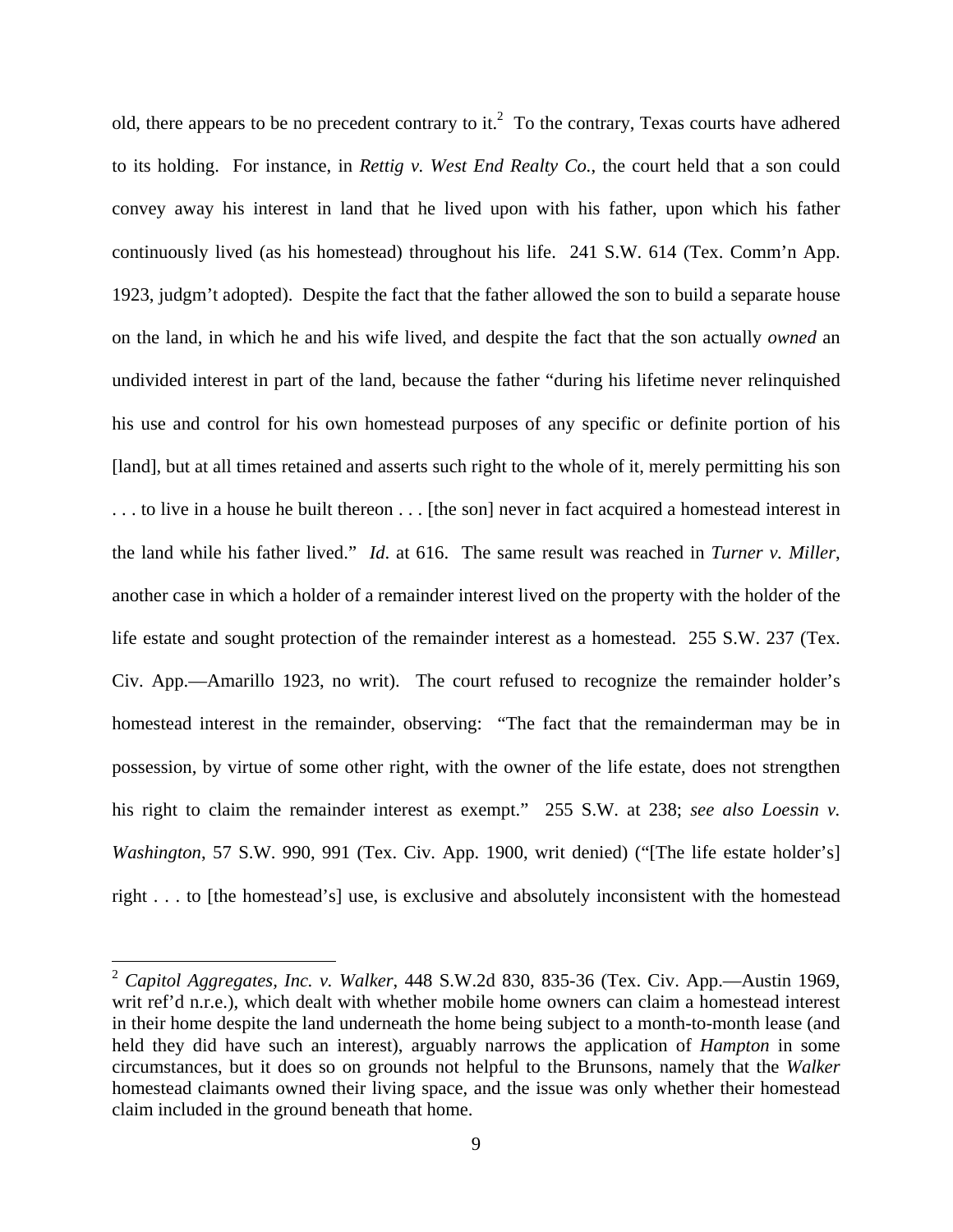use by another. To uphold the contention of appellees would be to permit a homestead to be piled upon a homestead on the same land, a contention which seems to us manifestly untenable."). In *Massillon Engine & Thresher Co. v. Barrow*, a son who lived in his widowed mother's home with her, working for her and not paying rent, could not claim a homestead interest in that home. 231 S.W. 368, 369 (Tex. Comm'n App. 1921, judgm't adopted). This was despite the fact that the son and his two siblings owned an undivided interest in the land, which was exercised after the mother's death. *Id*. at 368-69. The *Massillon* court noted: "No contention is made that [the mother] abandoned her homestead, or waived her right thereto; but, on the other hand, it is admitted that she continued to exercise the right of homestead possessions given her under the Constitution until her death. This right was, we think, exclusive, and preluded [the son] and the other heirs absolutely from asserting a homestead interest in the same land which she claimed as a homestead, while her right of possession continued and was exercised." *Id*. at 369. The holdings in *Massillon* and in *Rettig* were relied upon, and cited as "settled law," in another, similar case, *Greenawalt v. Cunningham*, 107 S.W.2d 1099, 1100 (Tex. Civ. App.—Dallas 1937, no writ).

The consistent rationale of these cases is that a tenant's homestead exemption "will depend upon the will and whim" of the current owner, it is no protection against alienation of a remainder interest the tenant may hold. *Perry*, 345 F.3d at 315. These cases also reinforce the statement in *Laster* that a future interest holder with a present possessory interest can only claim a present homestead if that claimed homestead "is not subject to the preexisting homestead interest another." 826 S.W.2d at 130 n. 2.

In sum, it is settled law in Texas that children who have future interests in a family homestead and co-habitate with a parent who holds a life estate in that homestead cannot exempt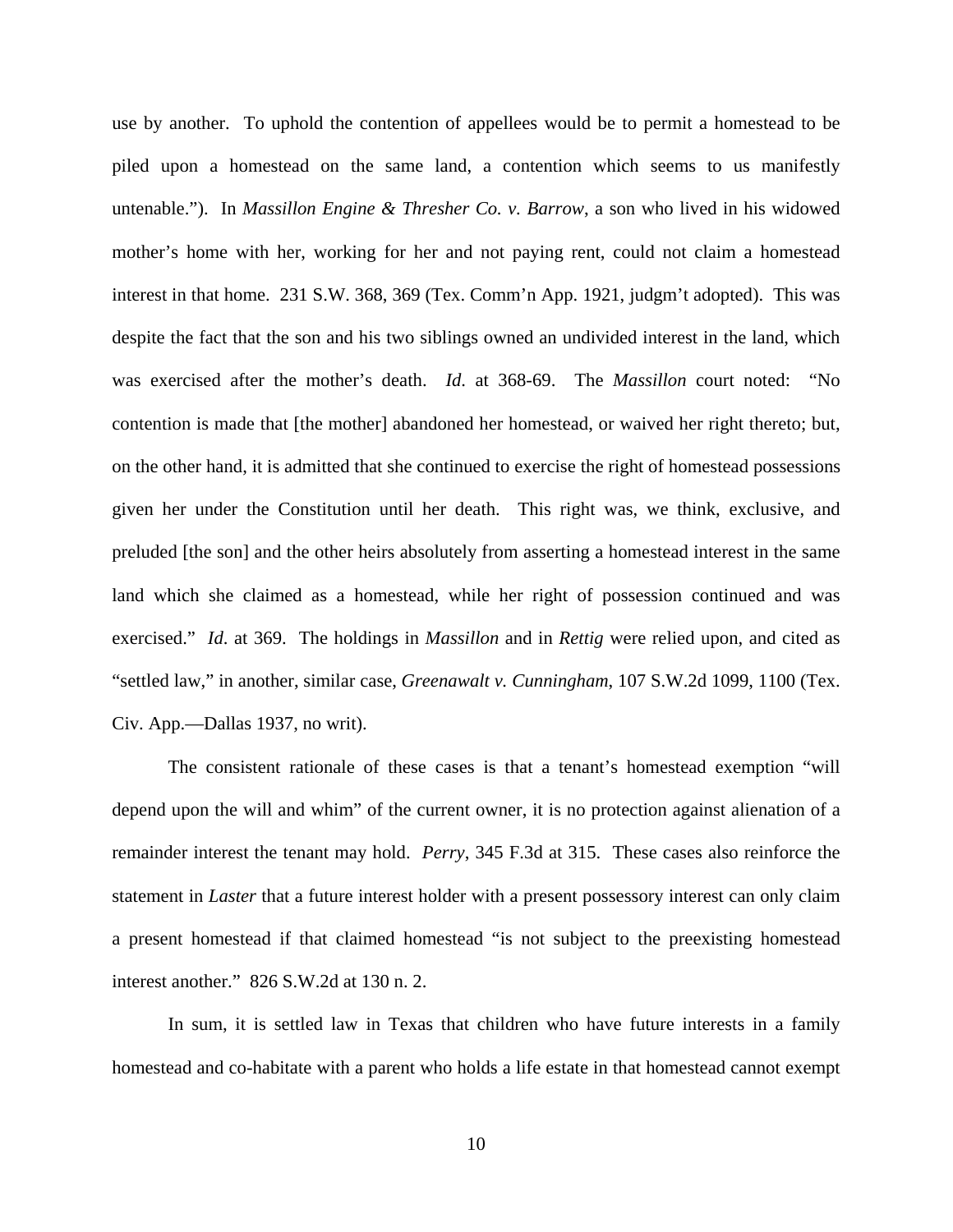their future interests by virtue of their limited present interests as tenants on the land.

### **E. Cases From This District**

The principles outlined above have been applied in two cases from this district. In one case, *In re Eskew*, a bankruptcy court in this district allowed a debtor to exempt his future interest in a homestead. 233 B.R. 708 (Bankr. W.D. Tex. 1998). In *Eskew*, the tenant had a current—albeit unwritten and rent-free—lease, obtained from the life tenant, in addition to a future fee simple interest that was going to succeed upon the life estate. *Eskew*, 233 B.R. at 710. In *Eskew*, the life tenant did not claim the property as her homestead, nor did she live on the premises. *Id*. The bankruptcy court held that despite the holder of the life estate still being alive—and being able in theory to displace the tenant—the tenant's actual, present possession merged with his future interest. *Id*. at 711-12. Thus, the *Eskew* bankruptcy court followed the Texas Supreme Court in holding that there is a possibility of a future interest being protected by a present estate, "[i]f a remainderman has a present right to possession in property sufficient to impress it with his homestead interest." *Laster*, 826 S.W.2d at 130 n. 2. It is significant that in *Eskew*, the life tenant had never claimed a homestead in the property, and the son had held the land as homestead since before he deeded the life estate to the mother. *Eskew*, 233 B.R. at 710. The *Eskew* court placed very heavy reliance on the fact that the debtor was "in complete and sole possession of the property," a factor that allowed the court to rely on a different line of cases. 233 B.R. at 710 (citing *Evans v. Mills*, 67 F.2d 840 (5th Cir. 1933) and *Smith v. Moody (In re Moody)*, 862 F.2d 1194 (5th Cir. 1989)).

The Trustee points to another case from a bankruptcy court in this district, decided last year. *In re Aguirre*, No. 12-51304 (Bankr. W.D. Tex. 2012) (King, C.J.). In *Aguirre*, Chief Judge King allowed the debtor to exempt her oral leasehold interest in a property, but he denied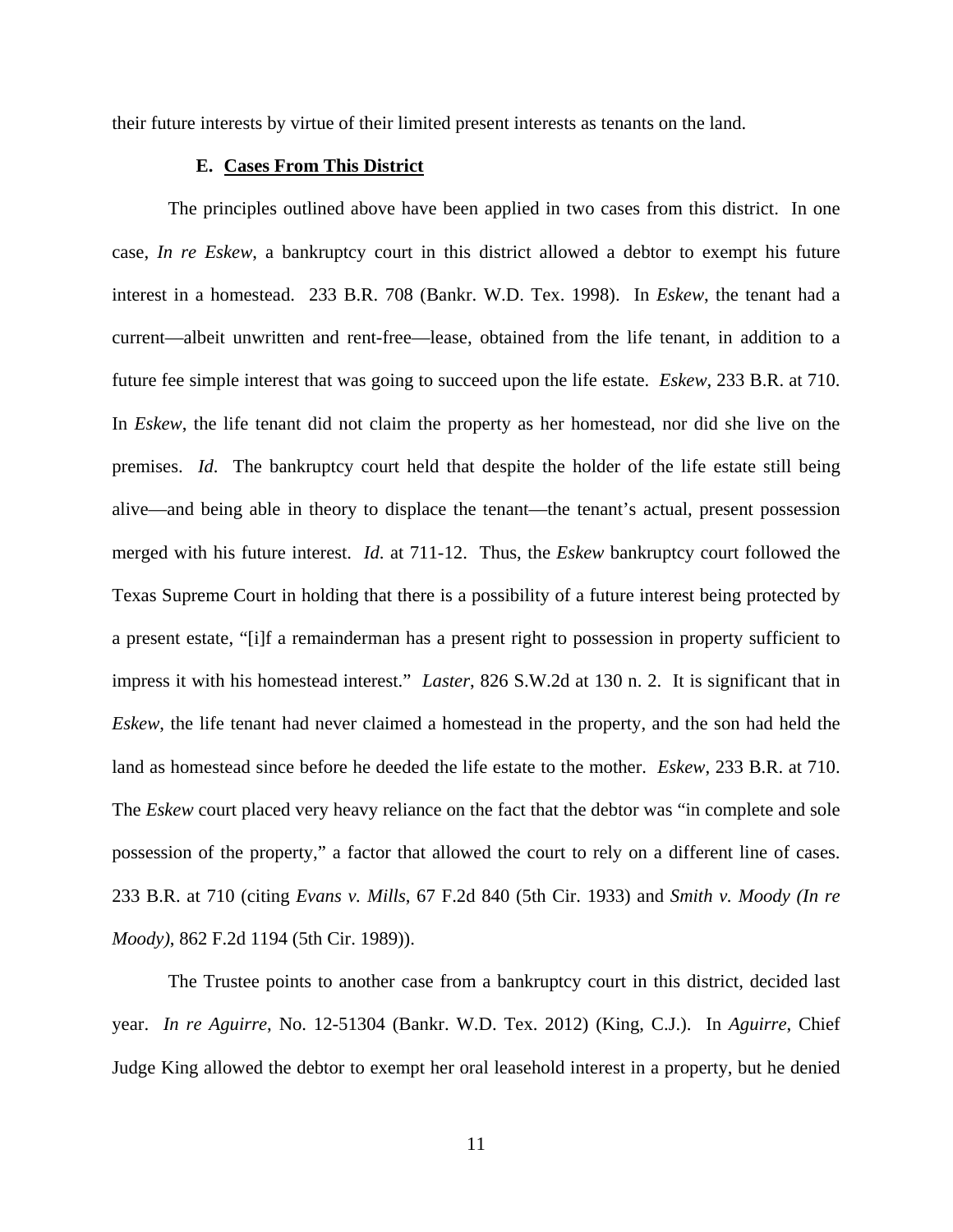her attempt to exempt her remainder interest, which was subject to her mother's life estate. The *Aguirre* debtor, who held the remainder interest in the house, paid rent to her mother, who held a life estate in the house but did not live there. At a hearing on July 17, 2012, the debtor in *Aguirre* capably advanced arguments similar to those the Brunsons have urged here. Chief Judge King explained his ruling on the record. He denied the exemption of the remainder interest, and explicitly declined to follow *Eskew*. He held that because the life estate holder (the mother) could exclude the future interest holder (the debtor) if she so desired in the future, looking prospectively at the debtor's interests there is a "gap" between the present possessory right and the future remainder interest. He held that notwithstanding whatever their intentions were in so conveying the property, the life estate holder and the debtor would be bound by the legal documents pursuant to which the life estate was reserved and the remainder conveyed.

### **F. Analysis of the Brunson's Interests**

### 1. The Brunsons Might Be Mere Licensees With No Possessory Interest

Having surveyed the relevant cases, the Court turns to the facts of the Brunsons' case. The Brunsons can be characterized as either tenants at will or mere licensees of Mr. Muzny. Tenancy at will is the more robust status. However, as noted above, Texas law states that to be a tenant, one must have the right to *exclusive* possession of the property (which the Brunsons apparently do not). *Brooks*, 677 S.W.2d at 649, 652; *Tossow*, 2003 WL 738331, at \*2.

Because the Brunsons lack the right to exclude Mr. Muzny, probably they are not tenants, and would be considered under Texas law to be mere licensees, analogous to hotel guests or other lodgers (or even, as the Trustee suggested at the Hearing, to a "postman"). If they are characterized as mere licensees, they have few if any rights in the Kings Point Home and hold no "estate" in the property sufficient to uphold a homestead claim. This would then be an easy case,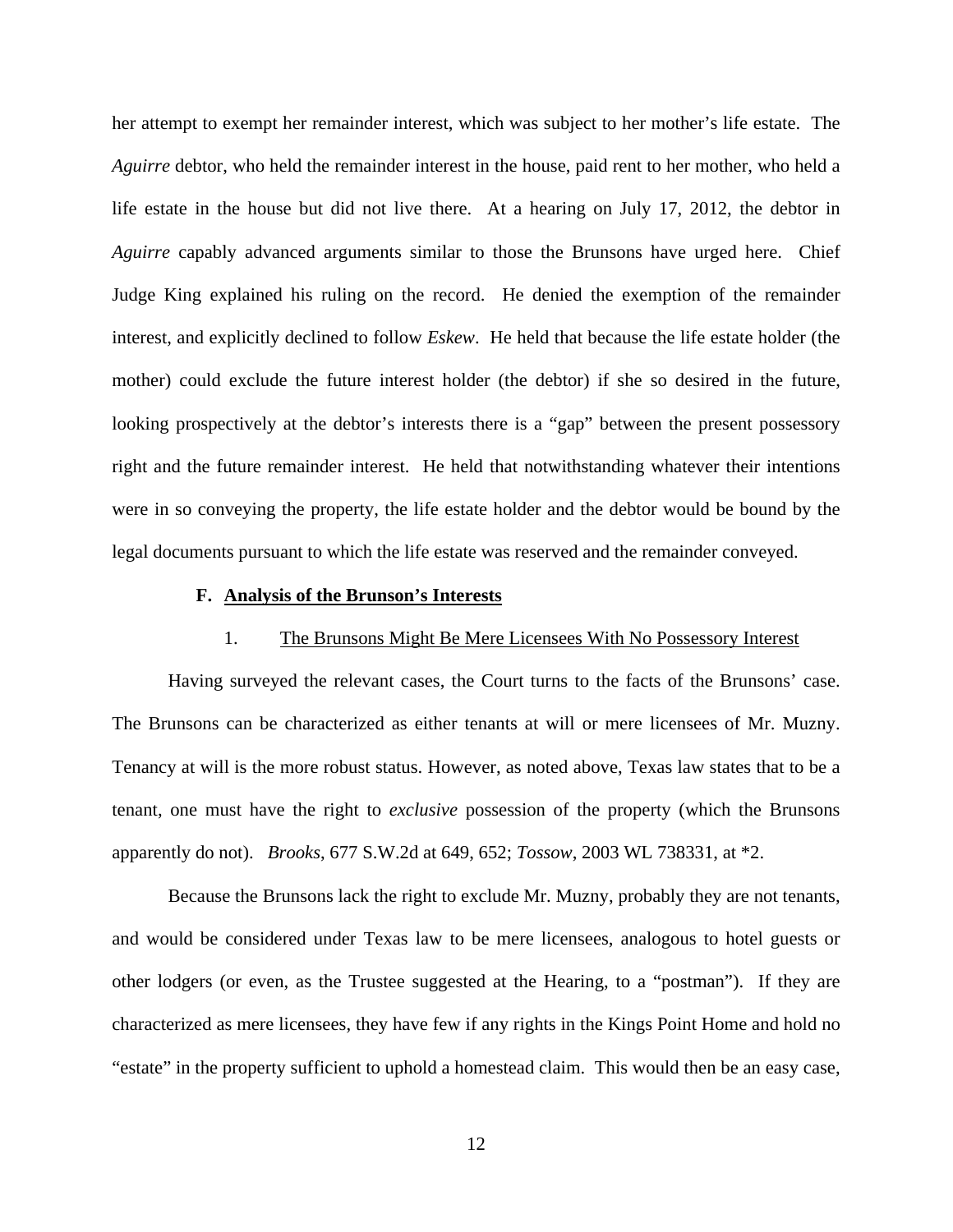because their present right would not rise to the level of what can support *any* homestead claim, much less the "present-plus-future" type of claim that they are seeking.

However, the Court has not located Texas cases that explicitly characterize close family members consensually cohabitating with a current estate holder as mere licensees, and some cases seem to describe such family members as "tenants" (perhaps merely due to imprecision or what is a now outdated usage of that term). *See, e.g.*, *Hampton*, 56 S.W. at 573. Moreover, the rudimentary evidentiary record before the Court does not allow for particularly fine-grained analysis of the living situation of the Brunsons and Mr. Muzny. Accordingly, despite the significant possibility that Texas law might permit the analysis to stop here, the Court proceeds with the following analysis as if the Brunsons are tenants at will.

#### 2. Assuming the Brunsons Have a Tenancy, Their Present Interest Is Very Limited

As both sides agree, the Debtors have a present right of occupancy in the Kings Point Home, but that interest could be terminated by Mr. Muzny at his discretion. The parties differ in their view of what relationship the present interest bears to their future right to hold the home in fee simple upon Mr. Muzny's passing. The Trustee emphasizes the possibility that there will be a "gap" between the two interests, for instance if they become estranged from Mr. Muzny. The Debtors emphasize both their and Mr. Muzny's intention to continue the arrangements that have been in place for the last four years, so that they may care for Mr. Muzny in his old age. They point to the high likelihood that their present estate will continue until Mr. Muzny's passing, and at that time will merge with their future interest.

Unlike *Aguirre*, the holder of the life estate in the Kings Point Home co-habitates with the Brunsons, and does not charge them rent, nor do they live there by any formal arrangement such as a lease. And Mr. Muzny has a current, continuing homestead claim in the Kings Point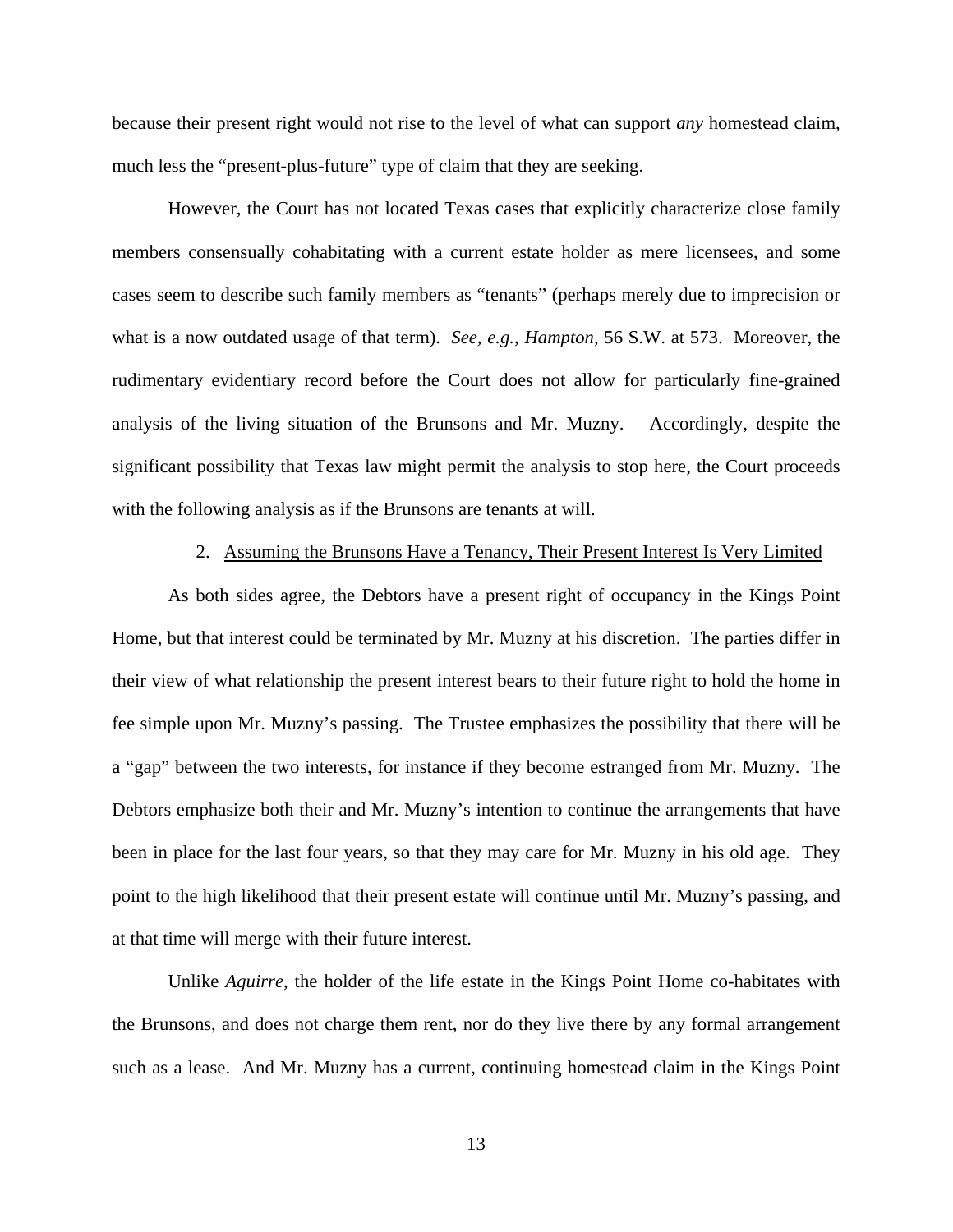Home. The Brunsons have a steeper uphill battle than the debtor in *Aguirre* due to the "overlapping" of Mr. Muzny's claim with their claim, and due to their lack of exclusive occupancy.

Thus under *Aguirre*, the Brunsons lose. But even under *Eskew*, the Brunsons likely lose. The *Eskew* case placed significant emphasis on the fact that in that case, unlike other cases, the holder of the life estate did not claim the property as a present homestead. *Eskew*, 233 B.R. at 710-11. Here, Mr. Muzny "never gave up his . . . exclusive right to possession under a life estate." *Id*. at 711. While he allows the Brunsons to occupy the land, he retains the unfettered right to exclude them from it at will. This can be distinguished starkly from the factual situation of the debtors in *Eskew*.

In sum, not one of the cases cited above provides much if any support for the Brunsons. Even assuming the Brunsons currently are tenants who have some present estate under state law, rather than being mere licensees with no estate in Mr. Muzny's homestead, their continued use of the Kings Point Home as their homestead is dependent upon Mr. Muzny's "whim." *Perry*, 345 F.3d at 315. In addition, Mr. Muzny continues to live in the home himself and to claim it as a homestead, which under Texas law eliminates (or at the very least greatly weakens) their claim to a homestead in the same house. While the Brunsons' remainder interest may possibly or likely succeed directly upon their current interest, their current interest is not enough to protect their future interest from their creditors.

#### **G. "Family" Homestead Cases Cannot Support the Brunsons**

Although it was not argued by the Brunsons, there is one strand of Texas case law that bears mentioning. Individuals who have assumed responsibility for the care of dependents (including children or elderly dependents) have been held to constitute a "family" under Texas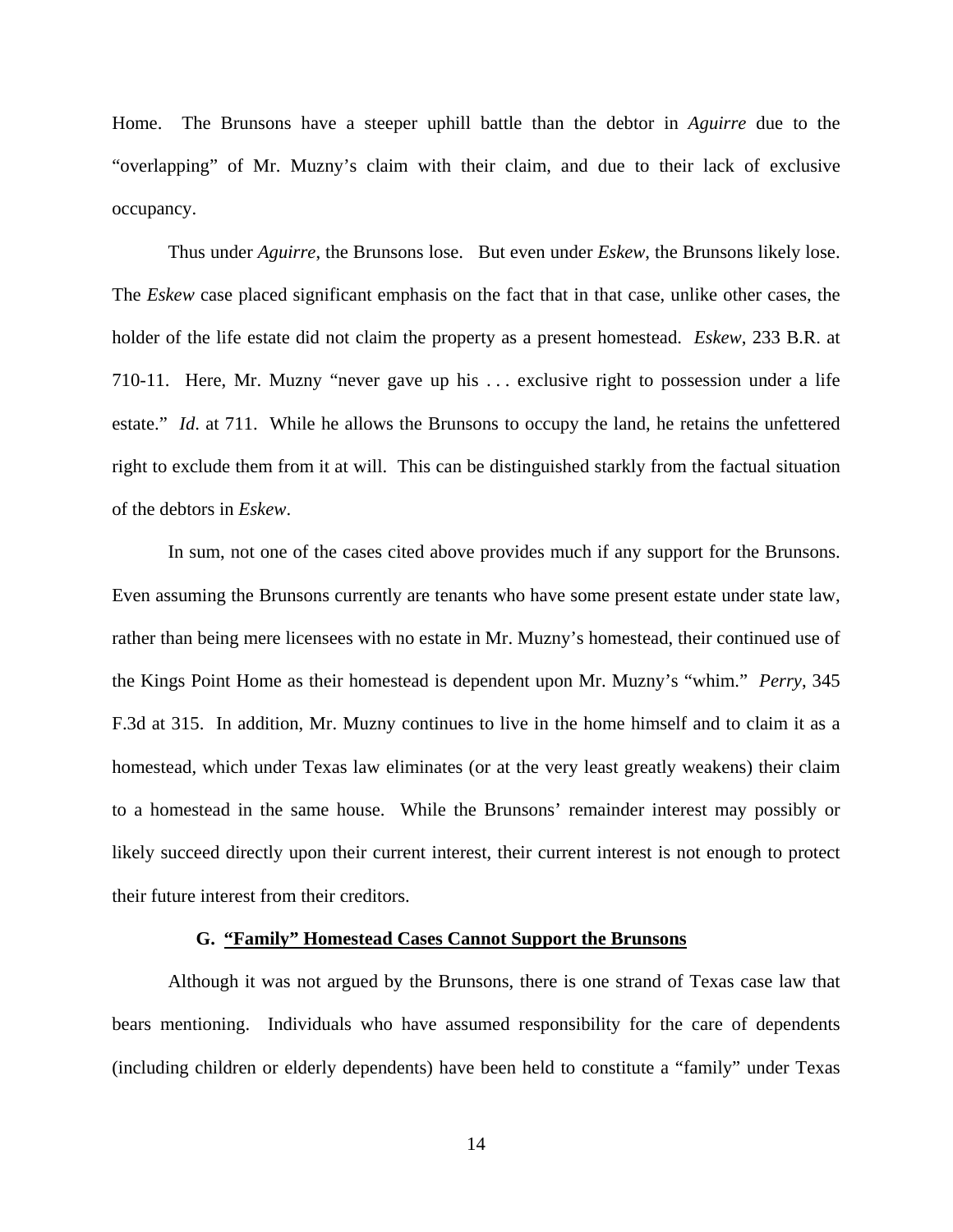homestead law. *See, e.g.*, *Garrard v. Henderson*, 209 S.W.2d 225 (Tex. Civ. App.—Dallas 1948, no writ); *Hutchenrider v. Smith*, 242 S.W. 204 (Tex. Comm. App.—Section B 1922, no writ); *Birdwell v. Burleson*, 72 S.W. 446 (Tex. Civ. App. 1902, writ ref'd); *United Fid. Life Ins. Co. v. Plainview Bldg. & Loan Ass'n*, 81 S.W.2d 1092 (Tex. Civ. App.—Amarillo 1935, no writ). The issue has arisen in the context of Texas law's rural homestead exemption, which allows 200 acres to be claimed by families, but only 100 acres to be claimed by single people. *See* TEX. PROP. CODE 41.002(b). The cases do not address the question presented here. All they suggest is that under some circumstances, Texas law views individuals who are bound by "moral obligation" to one another to constitute families for purposes of the homestead statute. *Zielinski v. Hill (In re Hill)*, 972 F.2d 116, 122 (5th Cir. 1992); *see also Garrard*, 209 S.W.2d at 229 (noting that this the principle applies where there is a "moral or legal obligation on the part of one to support and care for the other, and where the necessity for such care and support exists"). "Although Texas cases focusing on the homestead are not consistent, those dealing generally with homestead rights among close family members support the proposition that homestead rights may exist in the absence of legal title to land." *In re Moody*, 77 B.R. 580, 596 (S.D. Tex. 1987), *aff'd*, 862 F.2d 1194 (5th Cir. 1989).

This case law potentially could be extended to support an exception to the usual rules discussed above. In other words, it is possible that the Texas rules against the exemption of future interests might not apply where the present and future interest holders in essence form one unified family unit, and where, for this reason, denying their ability to "merge" these interests would be unwarranted. The argument would be that when the holder of a future estate lives with the holder of the life estate, and one is bound to the other by a "moral obligation" to offer necessary "care and support," their interests cannot and should not be treated as separate or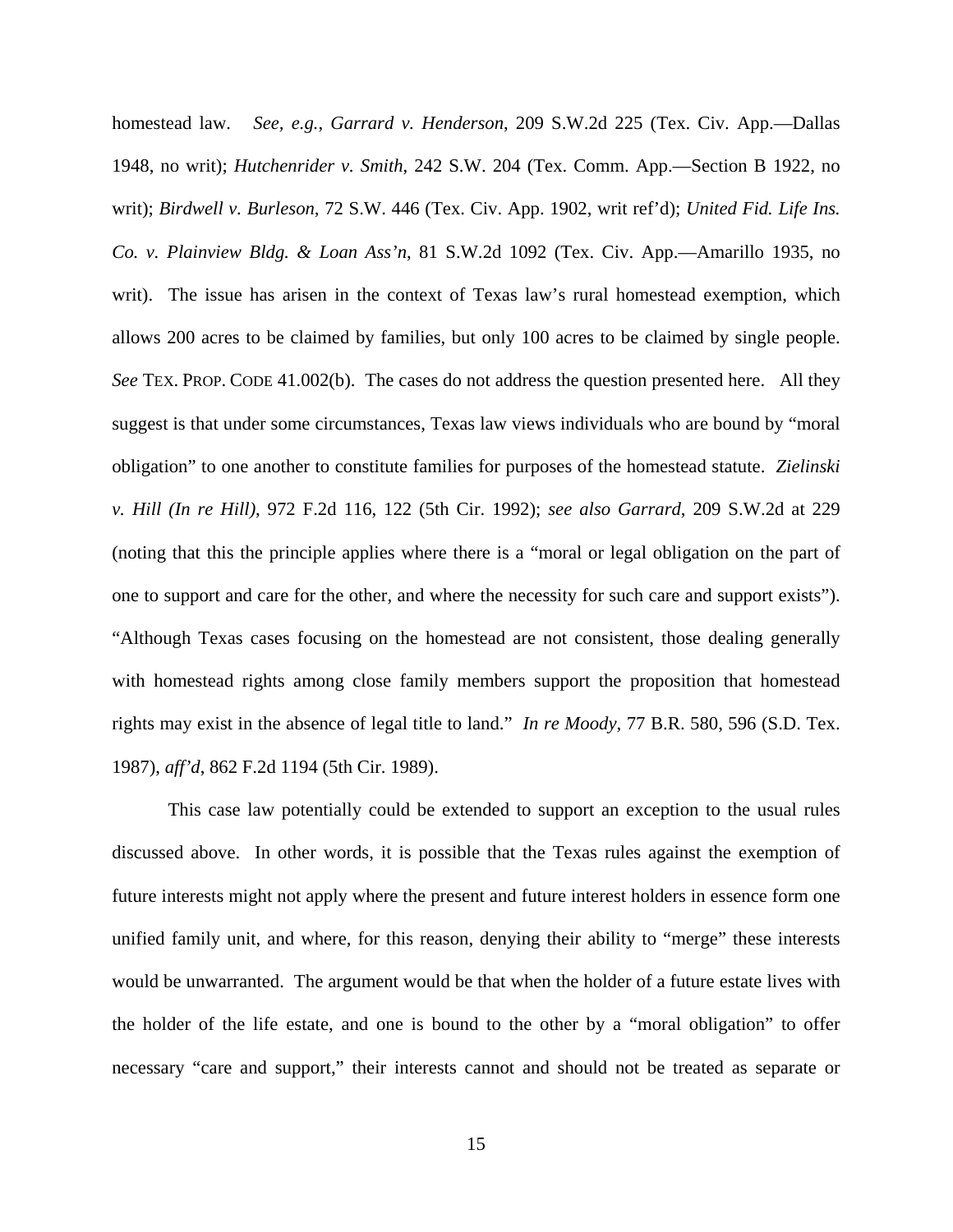separable. In other words, the moral ties that bind would bridge the "gap" between the present and future interest because the possibility of the parent evicting the child is too remote to recognize. The Court has found no cases so holding (or refusing to so hold), but it seems possible that factual circumstances could arise in which this argument would have force.

That said, those circumstances are not present here. While representations have been made that Mr. Muzny is elderly (in his 90s) and "in ill health," Response ¶ 4, and that the Brunsons help care for him, the record contains no indication that he is dependent upon the Brunsons or that the three individuals' affairs are intertwined or that there is a relationship of dependency or necessary care and support. The only concrete indication of the help given to Mr. Muzny is the Debtors' note in their Schedule B that Ms. Brunson has access to Mr. Muzny's bank account to help him pay his bills but that she has "no equitable interest in the funds" contained therein. The deed by which the future estate was conveyed to Ms. Brunson in 2009 makes clear that Mr. Muzny intended to reserve for himself, for the duration of his life, "the full possession, benefit and use" of the Kings Point Home.

The Brunsons are well represented by able counsel, who has had ample opportunity to present relevant evidence and arguments. The record simply does not support granting them relief under this novel theory. The Court is mindful that the law should be liberally construed in favor of finding a homestead, but that is not the same as engaging in speculation in order to reach a putatively desired result. The long line of Texas cases holding that remainder-holding children have no homestead rights in land occupied by life-estate-holding parents must govern.